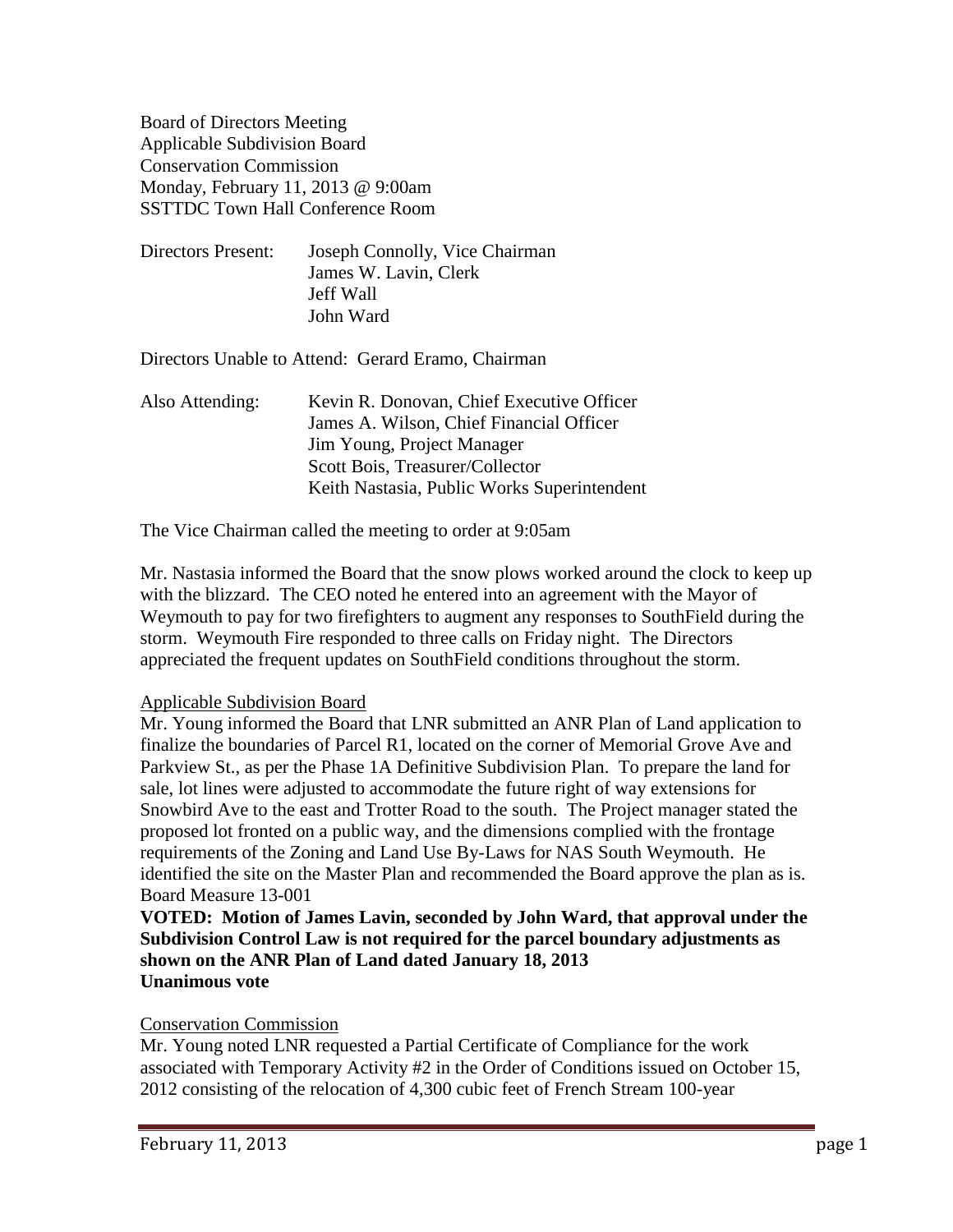floodplain from Parcel R7F to Parcel R5B. The Conservation Agent and Mr. Young inspected the project area, and certified that portion of the work as satisfactorily completed. Mr. Young stated the Partial Certificate of Compliance required LNR to conduct final stabilization (seeding) in the Temporary Activity #2 work areas in spring 2013 and that temporary stabilization was applied to both work areas for the winter. Board Measure 13-002

**VOTED: Motion of John Ward, seconded by Jeff Wall, to issue a Partial Certificate of Compliance to LNR South Shore, LLC for 'Temporary Activity #2'; as identified in Exhibit J of the Amended Order of Conditions dated October 15, 2012, any continuing conditions shall be as noted in the Partial Certificate of Compliance prepared by the Corporation's conservation agent. Unanimous vote**

# Financial

The Chief Financial Officer noted the areas of the FY14 Budget that would be reviewed in detail, including the State Claw Back Provision, Water and Sewer Enterprise Fund, Stabilization Account, Risk Analysis and proposed new Fire Safety Ordinance. The Board was informed that the CFO would first present and discuss the Budget with the Advisory Board.

Mr. Wilson stated the claw back reimbursement made up 23% of the Budget, and that there was no new construction going on at this time. The Corporation would be able to sustain the revenue shortfall in FY14, but due to the claw back, it would not be sustainable in FY15.

A \$490K transfer from Free Cash into the Stabilization Account was needed to pay FY14 Special Assessment.

A Risk Analysis on Phase 1 Development was included in the Budget as recommended by the Auditors. It compared current development goals as stated in the Reuse Plan to available resources and included conclusions and pathways forward.

The addition to the Fire Safety Ordinance resulted from multiple responses by the Weymouth Fire Department to a large number of false alarms at the apartment complex. The proposed ordinance would provide a means to recover some of the Corporation's costs associated with repeated false alarms, and would encourage land owners to maintain their systems. A complete breakout of Public Safety responses to SouthField was also included in the Budget.

# Host Community Agreements

The Board was informed that the CEO and the Town of Rockland had formulated Host Community Service Agreements for Police patrols and Fire emergency services in areas of SouthField within the Town of Rockland for Fiscal Year 2013. Mr. Connolly was informed that Rockland Police had already established a presence on the Parkway to deter trespassers and vandalism. There would be a single cruiser traversing the Rockland portion of the parkway once per eight hour shift, to ensure the peaceful use of the area. Board Measure 13-003

**VOTED: Motion of James Lavin, seconded by Jeff Wall, to approve the Rockland Police Services Agreement for Fiscal Year 2013 as presented by the CEO on February 11, 2013**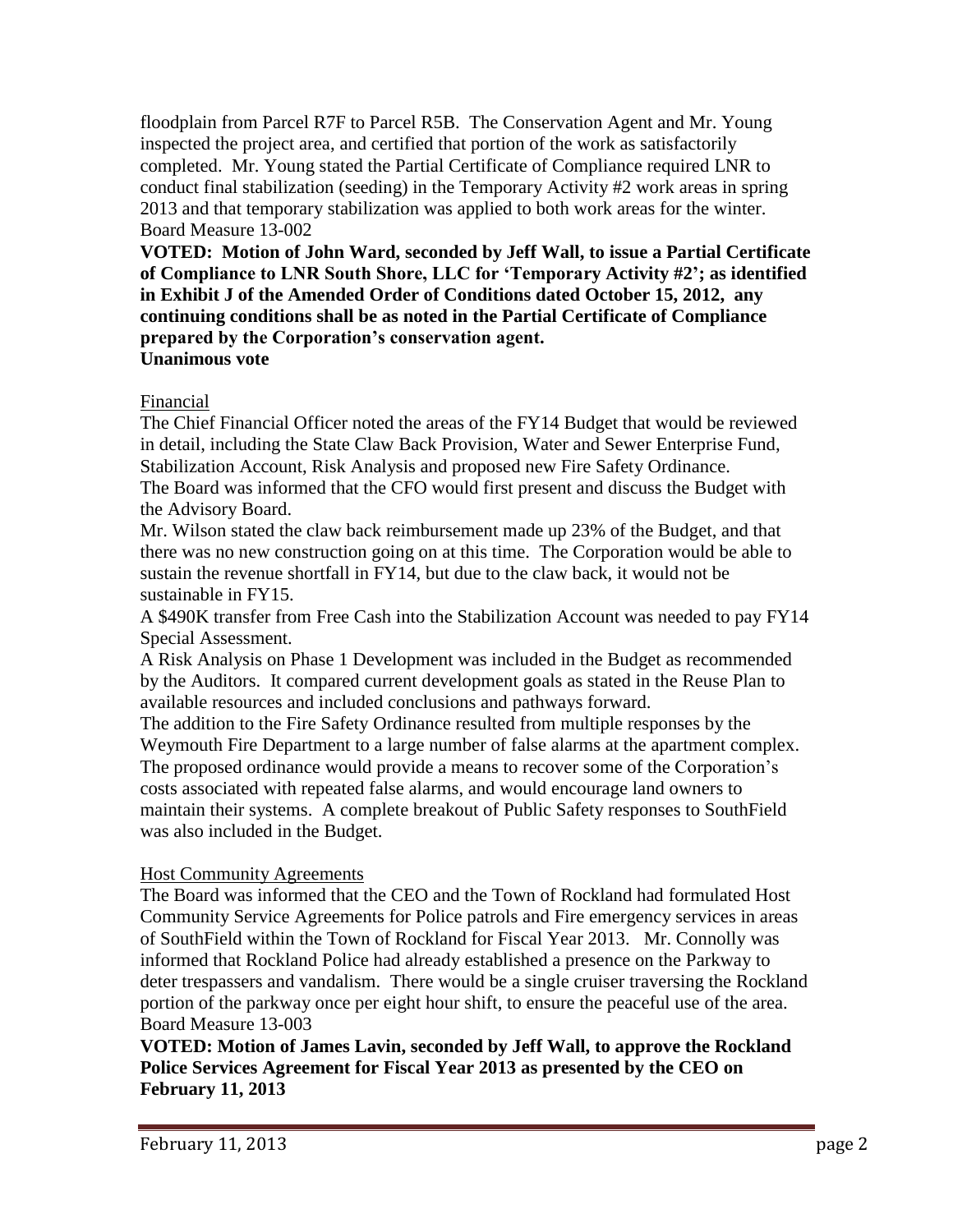# **Unanimous vote**

The Rockland Fire Services Contract would already be in place to respond to any emergency issues on or off the Rockland portion of the Parkway when the roadway opens up for vehicular traffic in spring.

#### Board Measure 13-004

# **VOTED: Motion of John Ward, seconded by James Lavin, to approve the Rockland Fire Services Agreement for Fiscal Year 2013 as presented by the CEO on February 11, 2013 Unanimous vote**

The Board was informed that the CEO had just received a counter proposal on the School Agreement from Weymouth School Committee's legal counsel. As this matter was still in negotiations, Mr. Donovan stated he would review the proposal in detail and would provide an assessment to the Directors in the immediate future.

# Information Flyer

The Board was informed that the informational flyer was sent directly to all postal customers (residents and business) in the Three Host Communities, addressing many questions from Local Officials, and Weymouth and SouthField residents.

# Consideration of a Commercial Consultant

The CEO noted that the master developer (LNR) was responsible to develop the commercial space as per the Reuse Plan to complete the Phase 1 Development Program; and that LNR was in a 90 day due diligence period to be sold to Greenwich, CT based Starwood Property.

Mr. Donovan voiced his increasing concern over the lack of commercial development, and lack of revenue from commercial ventures that should be applied to the claw back provision on the State Parkway Bond. The intent of the Parkway construction was to spur commercial development. Discussion ensued on the Corporation's effort to support the re-development of the NAS, and the option of hiring a real estate professional with close working relations with the State Executive Office of Business Development and the commercial market. Mr. Wall voiced concern that LNR would halt the project during its due diligence period, while the Corporation was about to spend \$40K to enhance their obligation. Mr. Connolly stated the Board was trying to protect the Corporation's asset, and not lose the construction season. Mr. Ward stated the mission of the Corporation was to redevelop the Base for the benefit of the three Towns and region, the key being to return revenue to the Host Communities; but without the commercial piece this won't happen.

Mr. Ryan, LNR, acknowledged the Corporation's frustrations, had favorable comments on hiring a commercial consultant, and indicated LNR would work together with the Board.

Mr. Ryan and Mr. Hickey stated they had limited knowledge on the sale but saw no reason for Starwood to proceed at a pace different from the SouthField business plan. LNR's broker was aggressively marketing the property every day, and determined that